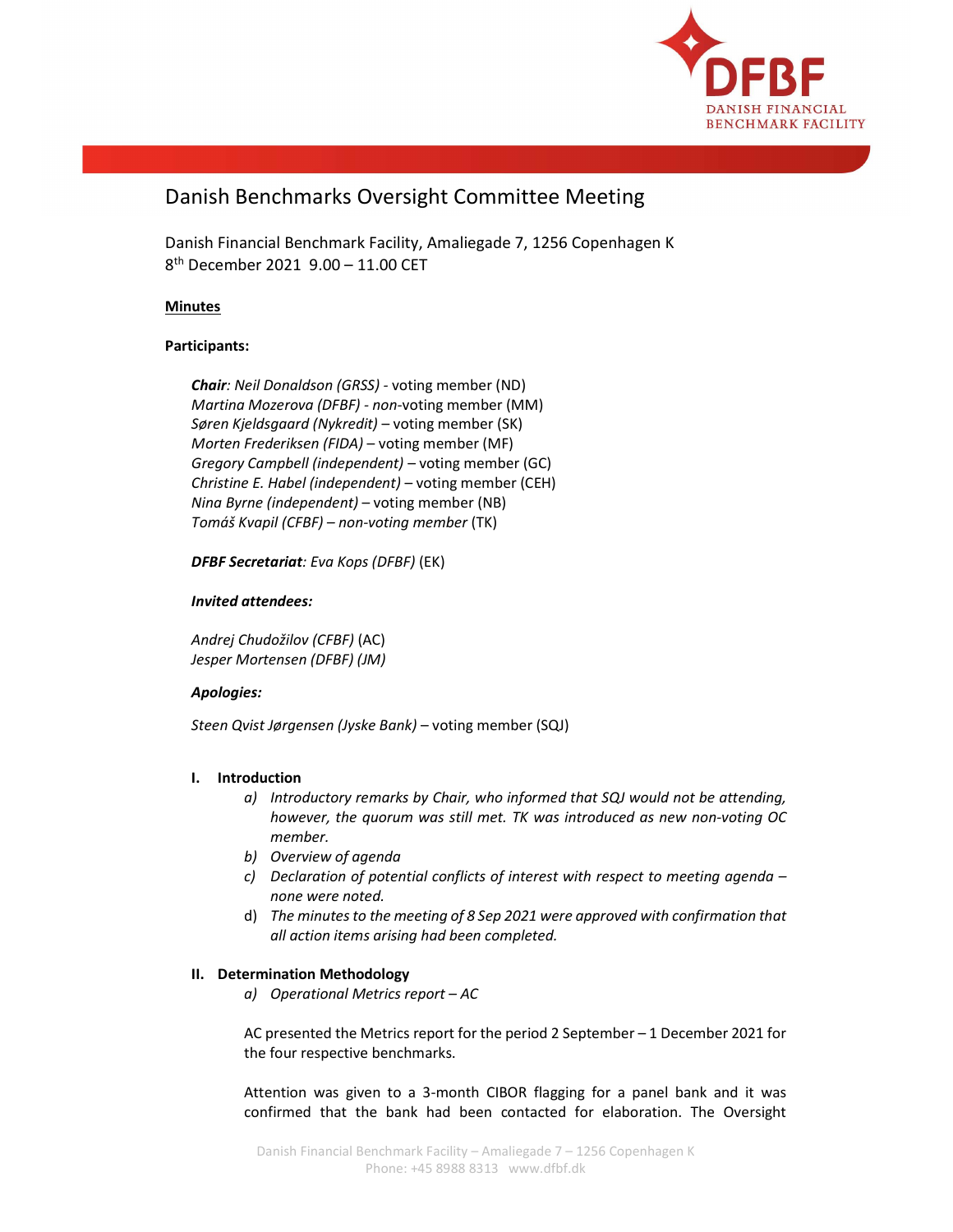Committee discussed the matter, and it was determined that the follow-up undertaken by the Helpdesk was sufficient and no further action required.

SK mentioned that the Tom/Next Code of Conduct was recently changed to avoid the spikes seen in the past, however, it appeared the fluctuations continue and perhaps the problem is unsolved? Helpdesk confirmed that all panel banks had reported explanations in line with those previously given in similar scenarios, the responses from panel banks were discussed and accepted by the Oversight Committee.

#### III. Governance, Regulatory & Supervisory Issues

#### a) DFBF Compliance Reports

- There had been no complaints issued and no suspicious data identified.
- The public consultation regarding Tom/Next transition is ongoing and will end on 15 Dec.
- On 7 Oct the Disaster Recovery test was performed with all panel banks and two major vendors, all went smoothly, and the test was successfully completed.

#### b) Review of governance artefacts and other documentation

MM mentioned the changes made to the two documents:

- DFBF Oversight Committee Rules and Procedures
- DFBF Oversight Committee Terms of Reference

The Oversight Committee accepted the proposed changes.

CEH mentioned that ESMA had released a new document on "guidelines on methodology, oversight function and record keeping under BMR" on 7 Dec, MM confirmed that a review would take place to evaluate if it required changes for the Oversight Committee.

Benchmark Review 2021

The DFBF had collected market data for use in the annual assessment of the Danish benchmarks and the background and numbers were presented to the Oversight Committee

Attention was given to the fact that both CIBOR and Tom/Next have upcoming changes because of recent public consultations, therefore, despite a DFBF recommendation to consider benchmarks fit for purpose, it should be kept in mind that these will materially change in 2022.

The Oversight Committee approved the benchmarks fit for purpose. The benchmark review will as usual be published on the DFBF website.

c) COI forms 2021

The Oversight Committee members were asked to kindly fill in the annual Conflict of Interest form.